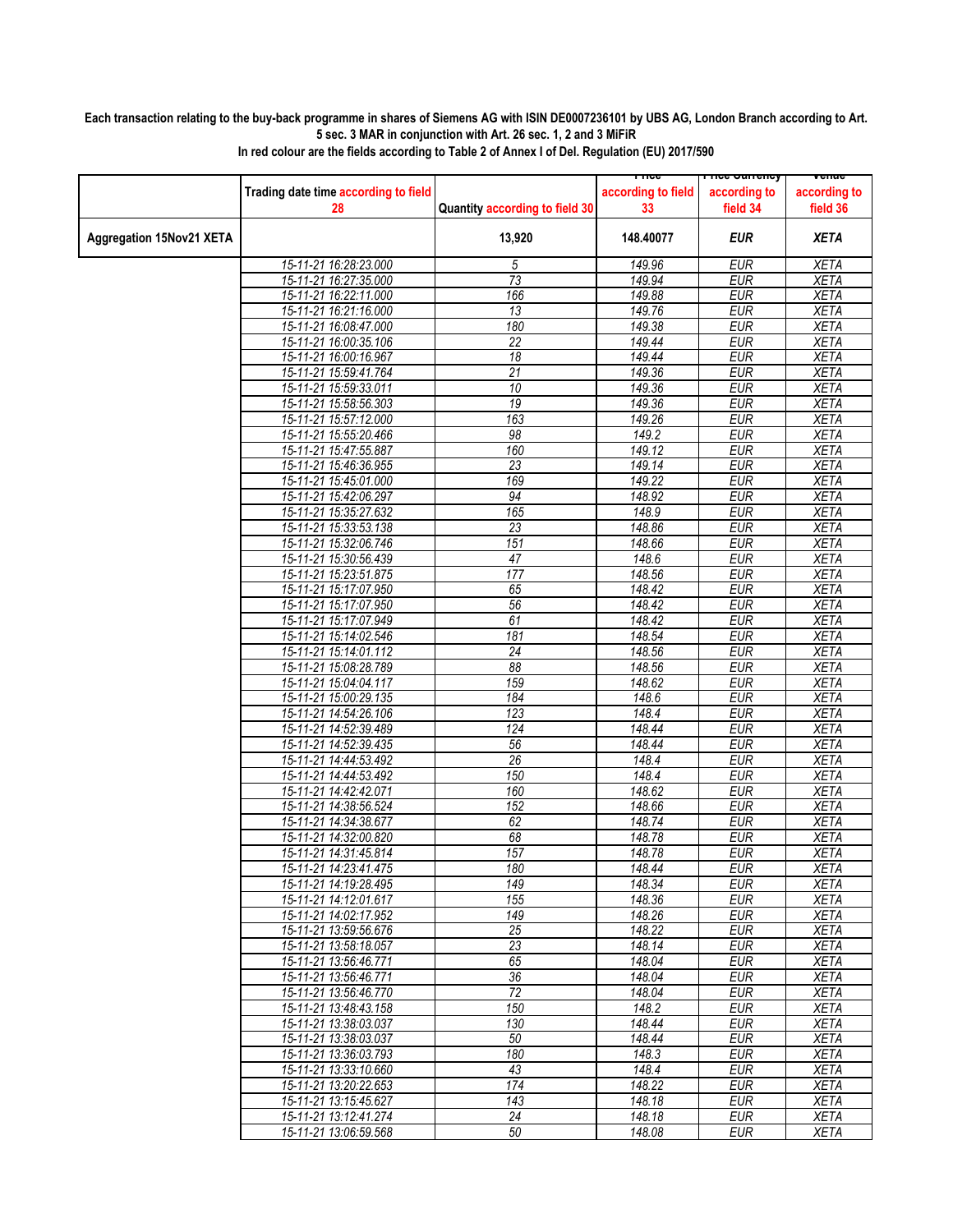| 15-11-21 13:06:52.456 | 106              | 148.08              | <b>EUR</b> | <b>XETA</b> |
|-----------------------|------------------|---------------------|------------|-------------|
| 15-11-21 12:50:48.923 |                  | 147.92              | <b>EUR</b> |             |
|                       | 170              |                     |            | <b>XETA</b> |
| 15-11-21 12:45:35.910 | 183              | 147.82              | <b>EUR</b> | <b>XETA</b> |
| 15-11-21 12:42:53.998 | 86               | 147.8               | <b>EUR</b> | <b>XETA</b> |
| 15-11-21 12:31:31.355 | 158              | 147.9               | <b>EUR</b> | <b>XETA</b> |
| 15-11-21 12:19:21.583 | 175              | 147.6               | <b>EUR</b> | <b>XETA</b> |
| 15-11-21 12:13:50.259 | 152              | 147.8               | <b>EUR</b> | <b>XETA</b> |
|                       |                  |                     |            |             |
| 15-11-21 12:02:44.033 | 137              | 147.92              | <b>EUR</b> | <b>XETA</b> |
| 15-11-21 12:02:44.030 | 33               | 147.92              | <b>EUR</b> | <b>XETA</b> |
| 15-11-21 12:02:44.007 | 63               | 147.94              | <b>EUR</b> | <b>XETA</b> |
| 15-11-21 12:02:44.030 | 88               | 147.92              | <b>EUR</b> | <b>XETA</b> |
| 15-11-21 12:02:44.030 | 68               | 147.92              | <b>EUR</b> |             |
|                       |                  |                     |            | <b>XETA</b> |
| 15-11-21 11:51:14.945 | 83               | 147.96              | <b>EUR</b> | <b>XETA</b> |
| 15-11-21 11:49:35.175 | 122              | 147.94              | <b>EUR</b> | <b>XETA</b> |
| 15-11-21 11:49:35.174 | 31               | 147.94              | <b>EUR</b> | <b>XETA</b> |
| 15-11-21 11:44:05.611 | 70               | 148                 | <b>EUR</b> | <b>XETA</b> |
| 15-11-21 11:33:57.525 | 176              | 147.9               | <b>EUR</b> | <b>XETA</b> |
|                       |                  |                     |            |             |
| 15-11-21 11:31:36.464 | 25               | 148.06              | <b>EUR</b> | <b>XETA</b> |
| 15-11-21 11:28:33.903 | 69               | 147.98              | <b>EUR</b> | <b>XETA</b> |
| 15-11-21 11:20:29.936 | 121              | 148.12              | <b>EUR</b> | <b>XETA</b> |
| 15-11-21 11:20:29.935 | 29               | 148.12              | <b>EUR</b> | <b>XETA</b> |
| 15-11-21 11:14:27.067 | 113              | 148.06              | <b>EUR</b> | <b>XETA</b> |
| 15-11-21 11:14:27.067 | 63               | 148.06              | <b>EUR</b> | <b>XETA</b> |
|                       |                  |                     |            |             |
| 15-11-21 11:01:05.618 | 155              | 148.2               | <b>EUR</b> | <b>XETA</b> |
| 15-11-21 11:00:12.785 | 157              | $\overline{148.26}$ | <b>EUR</b> | <b>XETA</b> |
| 15-11-21 10:52:39.543 | 151              | 148.26              | <b>EUR</b> | <b>XETA</b> |
| 15-11-21 10:45:18.811 | 156              | 148.36              | <b>EUR</b> | <b>XETA</b> |
| 15-11-21 10:42:42.620 | 178              | 148.68              | <b>EUR</b> | <b>XETA</b> |
|                       |                  |                     | EUR        |             |
| 15-11-21 10:31:12.227 | $\sqrt{5}$       | 148.66              |            | <b>XETA</b> |
| 15-11-21 10:31:12.199 | $\overline{146}$ | 148.66              | <b>EUR</b> | <b>XETA</b> |
| 15-11-21 10:25:33.042 | 163              | 148.68              | EUR        | <b>XETA</b> |
| 15-11-21 10:22:46.332 | 166              | 148.76              | <b>EUR</b> | <b>XETA</b> |
| 15-11-21 10:19:41.616 | 38               | 148.76              | <b>EUR</b> | <b>XETA</b> |
| 15-11-21 10:19:41.611 | 73               | 148.76              | <b>EUR</b> | <b>XETA</b> |
|                       | 93               |                     | <b>EUR</b> |             |
| 15-11-21 10:08:24.393 |                  | 148.76              |            | <b>XETA</b> |
| 15-11-21 10:08:24.393 | 58               | 148.76              | <b>EUR</b> | <b>XETA</b> |
| 15-11-21 10:06:58.161 | 96               | 148.84              | <b>EUR</b> | <b>XETA</b> |
| 15-11-21 10:06:58.161 | 56               | 148.84              | <b>EUR</b> | <b>XETA</b> |
| 15-11-21 10:04:09.699 | 44               | 148.96              | <b>EUR</b> | <b>XETA</b> |
| 15-11-21 10:00:12.096 | 70               | 148.92              | <b>EUR</b> | <b>XETA</b> |
| 15-11-21 09:55:35.273 | 159              | 148.92              | <b>EUR</b> | <b>XETA</b> |
|                       |                  |                     |            |             |
| 15-11-21 09:55:32.179 | 23               | 148.94              | <b>EUR</b> | <b>XETA</b> |
| 15-11-21 09:53:29.558 | $\overline{2}$   | 148.78              | <b>EUR</b> | <b>XETA</b> |
| 15-11-21 09:51:37.107 | 152              | 148.74              | <b>EUR</b> | <b>XETA</b> |
| 15-11-21 09:41:10.772 | 85               | 148.64              | EUR        | <b>XETA</b> |
| 15-11-21 09:41:10.767 | 75               | 148.64              | <b>EUR</b> | <b>XETA</b> |
| 15-11-21 09:41:10.767 | 177              | 148.64              | <b>EUR</b> | <b>XETA</b> |
|                       |                  |                     |            |             |
| 15-11-21 09:40:53.171 | 23               | 148.66              | <b>EUR</b> | <b>XETA</b> |
| 15-11-21 09:37:33.130 | 20               | 148.62              | <b>EUR</b> | <b>XETA</b> |
| 15-11-21 09:31:51.291 | 79               | 148.58              | <b>EUR</b> | <b>XETA</b> |
| 15-11-21 09:27:10.126 | 180              | 148.64              | <b>EUR</b> | <b>XETA</b> |
| 15-11-21 09:22:05.402 | 85               | 148.6               | <b>EUR</b> | <b>XETA</b> |
| 15-11-21 09:22:05.402 | 101              | 148.6               | <b>EUR</b> | <b>XETA</b> |
|                       |                  |                     | <b>EUR</b> |             |
| 15-11-21 09:15:40.580 | 181              | 148.46              |            | <b>XETA</b> |
| 15-11-21 09:11:23.252 | 168              | 148.48              | <b>EUR</b> | <b>XETA</b> |
| 15-11-21 09:04:36.629 | 175              | 148.28              | <b>EUR</b> | <b>XETA</b> |
| 15-11-21 09:02:14.999 | 134              | $\overline{148.32}$ | <b>EUR</b> | <b>XETA</b> |
| 15-11-21 09:02:14.999 | 24               | 148.32              | <b>EUR</b> | <b>XETA</b> |
| 15-11-21 08:55:43.159 | 78               | 148.54              | <b>EUR</b> | <b>XETA</b> |
|                       | 79               |                     | <b>EUR</b> |             |
| 15-11-21 08:55:43.159 |                  | 148.54              |            | <b>XETA</b> |
| 15-11-21 08:55:43.159 | 96               | 148.54              | <b>EUR</b> | <b>XETA</b> |
| 15-11-21 08:55:41.952 | 86               | 148.54              | <b>EUR</b> | <b>XETA</b> |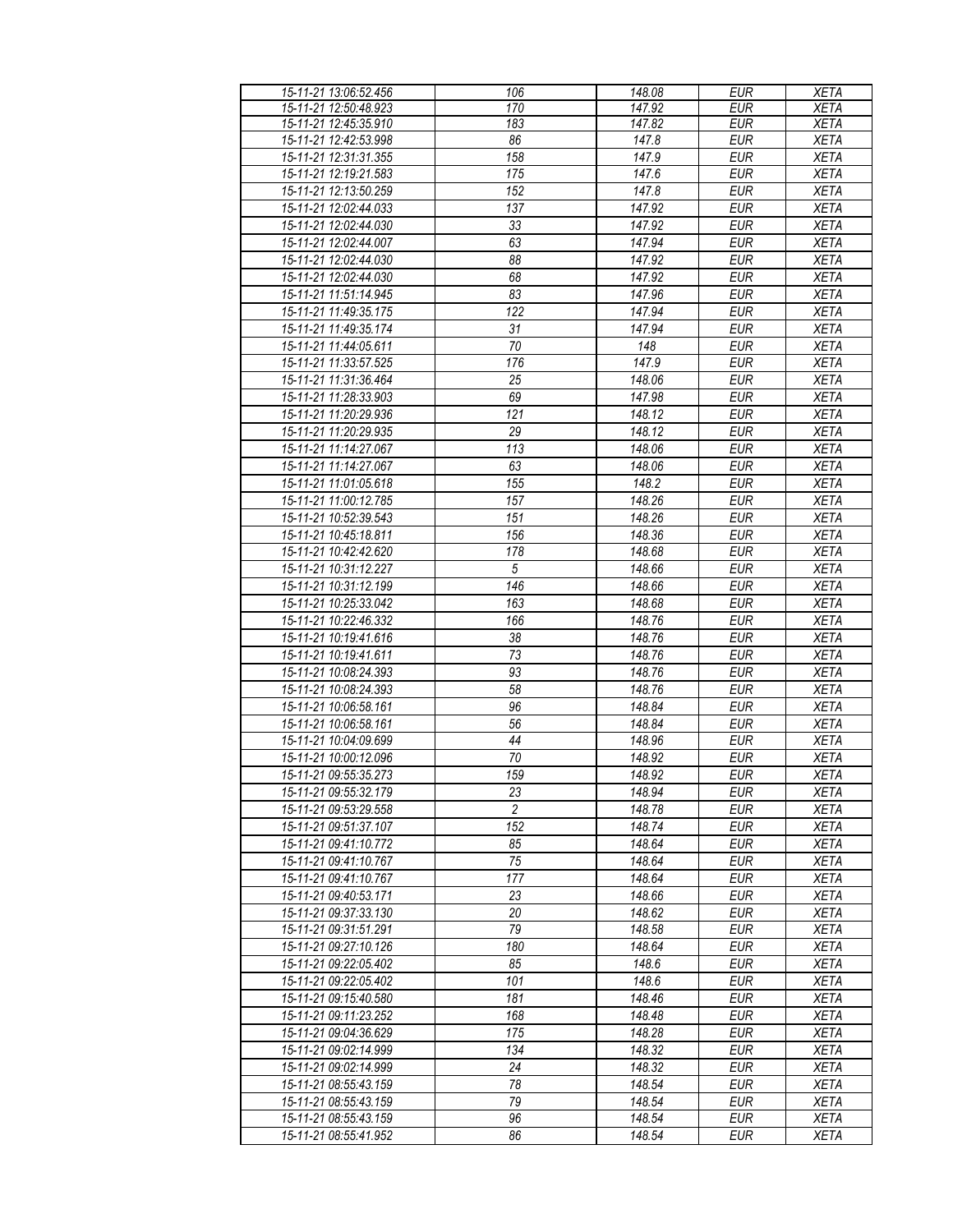| 15-11-21 08:45:53.765 | 115 | 148.58 | EUR        | <b>XETA</b> |
|-----------------------|-----|--------|------------|-------------|
| 15-11-21 08:45:53.765 | 42  | 148.58 | <b>EUR</b> | <b>XETA</b> |
| 15-11-21 08:45:16.868 | 163 | 148.62 | EUR        | <b>XETA</b> |
| 15-11-21 08:42:52.580 | 156 | 148.6  | <b>EUR</b> | <b>XETA</b> |
| 15-11-21 08:35:40.502 | 159 | 148.26 | <b>EUR</b> | <b>XETA</b> |
| 15-11-21 08:30:47.818 | 157 | 148.3  | EUR        | <b>XETA</b> |
| 15-11-21 08:27:14.519 | 185 | 148.3  | <b>EUR</b> | <b>XETA</b> |
| 15-11-21 08:24:53.143 | 162 | 148.08 | <b>EUR</b> | <b>XETA</b> |
| 15-11-21 08:23:17.744 | 157 | 147.86 | <b>EUR</b> | <b>XETA</b> |
| 15-11-21 08:21:23.041 | 20  | 147.7  | <b>EUR</b> | <b>XETA</b> |
| 15-11-21 08:18:16.066 | 125 | 147.52 | EUR        | <b>XETA</b> |
| 15-11-21 08:18:16.066 | 41  | 147.52 | EUR        | <b>XETA</b> |
| 15-11-21 08:17:20.077 | 160 | 147.36 | <b>EUR</b> | <b>XETA</b> |
| 15-11-21 08:12:52.189 | 152 | 147.14 | EUR        | <b>XETA</b> |
| 15-11-21 08:08:14.040 | 172 | 147.04 | <b>EUR</b> | <b>XETA</b> |
| 15-11-21 08:05:16.153 | 11  | 147.4  | <b>EUR</b> | <b>XETA</b> |
| 15-11-21 08:05:11.996 | 144 | 147.4  | <b>EUR</b> | <b>XETA</b> |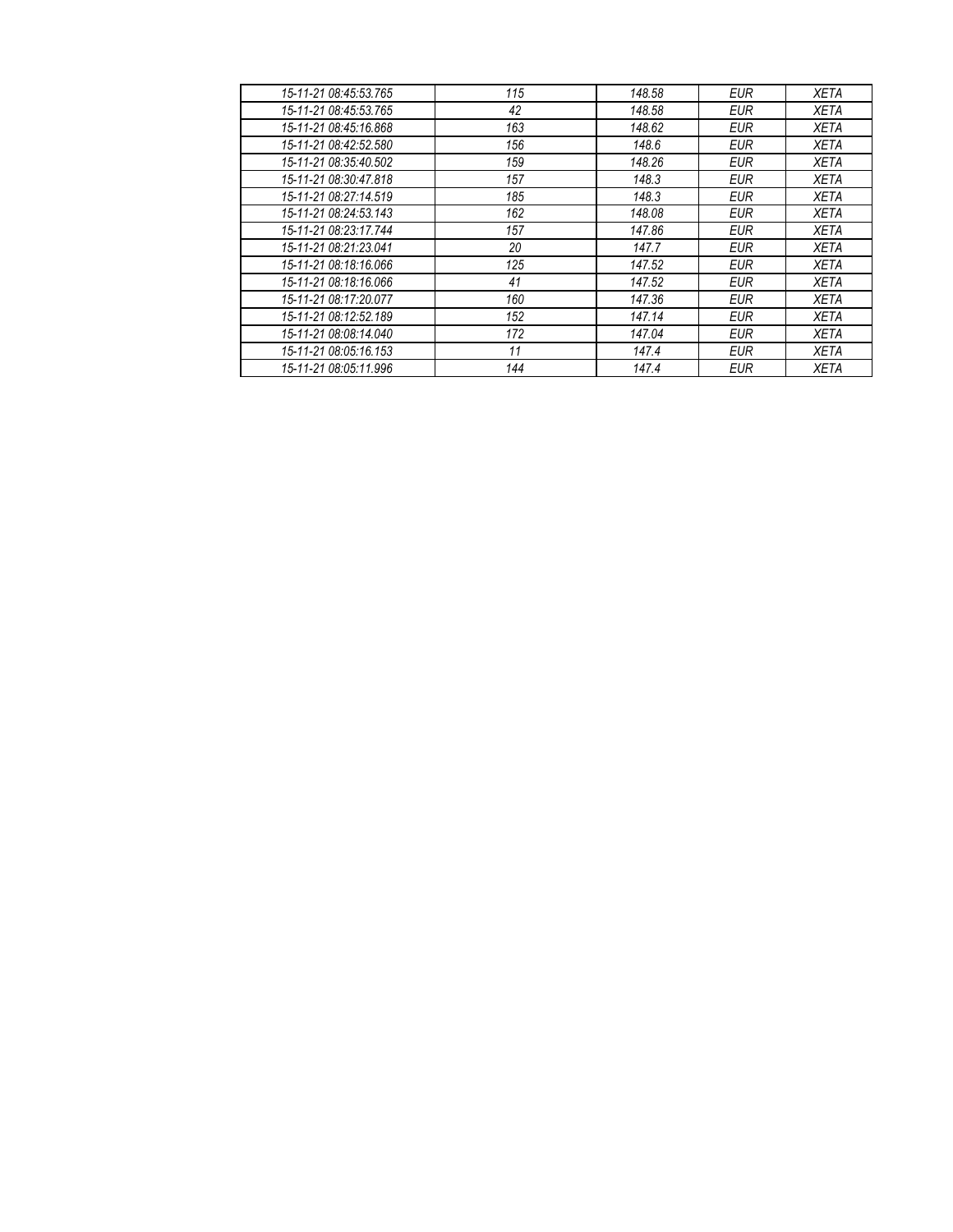**Each order relating to the buy-back programme above according to Art. 5 sec. 3 MAR in conjunction with Art. 25 sec. 1 and 2 MiFiR** 

**In red colour are the fields according to Table 2 of the Annex of Del. Regulation (EU) 2017/580; alternatively you may report the** 

| Date and Time according to field 9 | <b>Segment MIC code</b><br>according to field 16 | <b>Transaction price</b><br>according to field 28 | <b>Price currency according</b><br>to field 29 | <b>Buy-sell indicator</b><br>according to field 32 |
|------------------------------------|--------------------------------------------------|---------------------------------------------------|------------------------------------------------|----------------------------------------------------|
| 15-11-21 16:28:23.000              | <b>XETA</b>                                      | 149.96                                            | <b>EUR</b>                                     | <b>BUY</b>                                         |
| 15-11-21 16:27:35.000              | <b>XETA</b>                                      | 149.94                                            | <b>EUR</b>                                     | <b>BUY</b>                                         |
| 15-11-21 16:22:11.000              | <b>XETA</b>                                      | 149.88                                            | <b>EUR</b>                                     | <b>BUY</b>                                         |
| 15-11-21 16:21:16.000              | <b>XETA</b>                                      | 149.76                                            | <b>EUR</b>                                     | <b>BUY</b>                                         |
| 15-11-21 16:08:47.000              | <b>XETA</b>                                      | 149.38                                            | <b>EUR</b>                                     | <b>BUY</b>                                         |
| 15-11-21 16:00:35.106              | <b>XETA</b>                                      | 149.44                                            | <b>EUR</b>                                     | <b>BUY</b>                                         |
| 15-11-21 16:00:16.967              | <b>XETA</b>                                      | 149.44                                            | <b>EUR</b>                                     | <b>BUY</b>                                         |
| 15-11-21 15:59:41.764              | <b>XETA</b>                                      | 149.36                                            | <b>EUR</b>                                     | <b>BUY</b>                                         |
| 15-11-21 15:59:33.011              | <b>XETA</b>                                      | 149.36                                            | <b>EUR</b>                                     | <b>BUY</b>                                         |
| 15-11-21 15:58:56.303              | <b>XETA</b>                                      | 149.36                                            | <b>EUR</b>                                     | <b>BUY</b>                                         |
| 15-11-21 15:57:12.000              | <b>XETA</b>                                      | 149.26                                            | <b>EUR</b>                                     | <b>BUY</b>                                         |
| 15-11-21 15:55:20.466              | <b>XETA</b>                                      | 149.2                                             | <b>EUR</b>                                     | <b>BUY</b>                                         |
| 15-11-21 15:47:55.887              | <b>XETA</b>                                      | 149.12                                            | <b>EUR</b>                                     | <b>BUY</b>                                         |
| 15-11-21 15:46:36.955              | <b>XETA</b>                                      | 149.14                                            | <b>EUR</b>                                     | <b>BUY</b>                                         |
| 15-11-21 15:45:01.000              | <b>XETA</b>                                      | 149.22                                            | <b>EUR</b>                                     | <b>BUY</b>                                         |
| 15-11-21 15:42:06.297              | <b>XETA</b>                                      | 148.92                                            | <b>EUR</b>                                     | <b>BUY</b>                                         |
| 15-11-21 15:35:27.632              | <b>XETA</b>                                      | 148.9                                             | <b>EUR</b>                                     | <b>BUY</b>                                         |
| 15-11-21 15:33:53.138              | <b>XETA</b>                                      | 148.86                                            | <b>EUR</b>                                     | <b>BUY</b>                                         |
| 15-11-21 15:32:06.746              | <b>XETA</b>                                      | 148.66                                            | <b>EUR</b>                                     | <b>BUY</b>                                         |
| 15-11-21 15:30:56.439              | <b>XETA</b>                                      | 148.6                                             | <b>EUR</b>                                     | <b>BUY</b>                                         |
| 15-11-21 15:23:51.875              | <b>XETA</b>                                      | 148.56                                            | <b>EUR</b>                                     | <b>BUY</b>                                         |
| 15-11-21 15:17:07.950              | <b>XETA</b>                                      | 148.42                                            | <b>EUR</b>                                     | <b>BUY</b>                                         |
| 15-11-21 15:17:07.950              | <b>XETA</b>                                      | 148.42                                            | <b>EUR</b>                                     | <b>BUY</b>                                         |
| 15-11-21 15:17:07.949              | <b>XETA</b>                                      | 148.42                                            | <b>EUR</b>                                     | <b>BUY</b>                                         |
| 15-11-21 15:14:02.546              | <b>XETA</b>                                      | 148.54                                            | <b>EUR</b>                                     | <b>BUY</b>                                         |
| 15-11-21 15:14:01.112              | <b>XETA</b>                                      | 148.56                                            | <b>EUR</b>                                     | <b>BUY</b>                                         |
| 15-11-21 15:08:28.789              | <b>XETA</b>                                      | 148.56                                            | <b>EUR</b>                                     | <b>BUY</b>                                         |
| 15-11-21 15:04:04.117              | <b>XETA</b>                                      | 148.62                                            | <b>EUR</b>                                     | <b>BUY</b>                                         |
| 15-11-21 15:00:29.135              | <b>XETA</b>                                      | 148.6                                             | <b>EUR</b>                                     | <b>BUY</b>                                         |
| 15-11-21 14:54:26.106              | <b>XETA</b>                                      | 148.4                                             | <b>EUR</b>                                     | <b>BUY</b>                                         |
| 15-11-21 14:52:39.489              | <b>XETA</b>                                      | 148.44                                            | <b>EUR</b>                                     | <b>BUY</b>                                         |
| 15-11-21 14:52:39.435              | <b>XETA</b>                                      | 148.44                                            | <b>EUR</b>                                     | <b>BUY</b>                                         |
| 15-11-21 14:44:53.492              | <b>XETA</b>                                      | 148.4                                             | <b>EUR</b>                                     | <b>BUY</b>                                         |
| 15-11-21 14:44:53.492              | <b>XETA</b>                                      | 148.4                                             | <b>EUR</b>                                     | <b>BUY</b>                                         |
| 15-11-21 14:42:42.071              | <b>XETA</b>                                      | 148.62                                            | <b>EUR</b>                                     | <b>BUY</b>                                         |
| 15-11-21 14:38:56.524              | <b>XETA</b>                                      | 148.66                                            | <b>EUR</b>                                     | <b>BUY</b>                                         |
| 15-11-21 14:34:38.677              | <b>XETA</b>                                      | 148.74                                            | <b>EUR</b>                                     | <b>BUY</b>                                         |
| 15-11-21 14:32:00.820              | <b>XETA</b>                                      | 148.78                                            | <b>EUR</b>                                     | <b>BUY</b>                                         |
| 15-11-21 14:31:45.814              | <b>XETA</b>                                      | 148.78                                            | <b>EUR</b>                                     | <b>BUY</b>                                         |
| 15-11-21 14:23:41.475              | <b>XETA</b>                                      | 148.44                                            | <b>EUR</b>                                     | <b>BUY</b>                                         |
| 15-11-21 14:19:28.495              | <b>XETA</b>                                      | 148.34                                            | <b>EUR</b>                                     | <b>BUY</b>                                         |
| 15-11-21 14:12:01.617              | <b>XETA</b>                                      | 148.36                                            | <b>EUR</b>                                     | <b>BUY</b>                                         |
| 15-11-21 14:02:17.952              | <b>XETA</b>                                      | 148.26                                            | <b>EUR</b>                                     | <b>BUY</b>                                         |
| 15-11-21 13:59:56.676              | <b>XETA</b>                                      | 148.22                                            | <b>EUR</b>                                     | <b>BUY</b>                                         |
| 15-11-21 13:58:18.057              | <b>XETA</b>                                      | 148.14                                            | <b>EUR</b>                                     | <b>BUY</b>                                         |
| 15-11-21 13:56:46.771              | <b>XETA</b>                                      | 148.04                                            | <b>EUR</b>                                     | <b>BUY</b>                                         |
| 15-11-21 13:56:46.771              | <b>XETA</b>                                      | 148.04                                            | <b>EUR</b>                                     | <b>BUY</b>                                         |
| 15-11-21 13:56:46.770              | <b>XETA</b>                                      | 148.04                                            | <b>EUR</b>                                     | <b>BUY</b>                                         |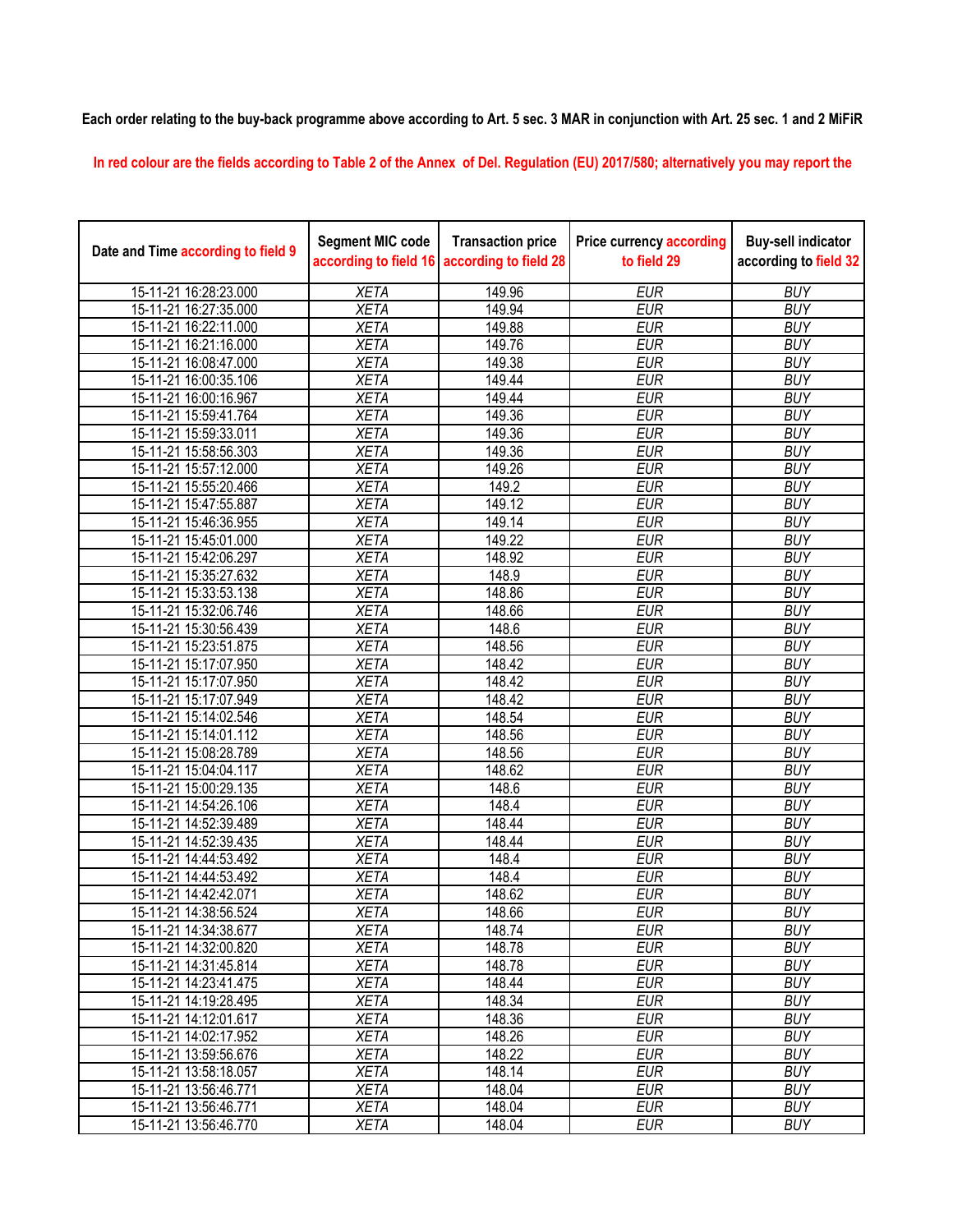| 15-11-21 13:48:43.158                          | <b>XETA</b>                | 148.2            | <b>EUR</b>               | <b>BUY</b>               |
|------------------------------------------------|----------------------------|------------------|--------------------------|--------------------------|
| 15-11-21 13:38:03.037                          | <b>XETA</b>                | 148.44           | <b>EUR</b>               | <b>BUY</b>               |
| 15-11-21 13:38:03.037                          | <b>XETA</b>                | 148.44           | <b>EUR</b>               | <b>BUY</b>               |
| 15-11-21 13:36:03.793                          | <b>XETA</b>                | 148.3            | <b>EUR</b>               | <b>BUY</b>               |
| 15-11-21 13:33:10.660                          | <b>XETA</b>                | 148.4            | <b>EUR</b>               | <b>BUY</b>               |
| 15-11-21 13:20:22.653                          | <b>XETA</b>                | 148.22           | <b>EUR</b>               | <b>BUY</b>               |
| 15-11-21 13:15:45.627                          | <b>XETA</b>                | 148.18           | <b>EUR</b>               | <b>BUY</b>               |
| 15-11-21 13:12:41.274                          | <b>XETA</b><br><b>XETA</b> | 148.18<br>148.08 | <b>EUR</b><br><b>EUR</b> | <b>BUY</b><br><b>BUY</b> |
| 15-11-21 13:06:59.568<br>15-11-21 13:06:52.456 | <b>XETA</b>                | 148.08           | <b>EUR</b>               | <b>BUY</b>               |
| 15-11-21 12:50:48.923                          | <b>XETA</b>                | 147.92           | <b>EUR</b>               | <b>BUY</b>               |
| 15-11-21 12:45:35.910                          | <b>XETA</b>                | 147.82           | <b>EUR</b>               | <b>BUY</b>               |
| 15-11-21 12:42:53.998                          | <b>XETA</b>                | 147.8            | <b>EUR</b>               | <b>BUY</b>               |
| 15-11-21 12:31:31.355                          | <b>XETA</b>                | 147.9            | <b>EUR</b>               | <b>BUY</b>               |
| 15-11-21 12:19:21.583                          | <b>XETA</b>                | 147.6            | <b>EUR</b>               | <b>BUY</b>               |
| 15-11-21 12:13:50.259                          | <b>XETA</b>                | 147.8            | <b>EUR</b>               | <b>BUY</b>               |
| 15-11-21 12:02:44.033                          | <b>XETA</b>                | 147.92           | <b>EUR</b>               | <b>BUY</b>               |
| 15-11-21 12:02:44.030                          | <b>XETA</b>                | 147.92           | <b>EUR</b>               | <b>BUY</b>               |
| 15-11-21 12:02:44.007                          | <b>XETA</b>                | 147.94           | <b>EUR</b>               | <b>BUY</b>               |
| 15-11-21 12:02:44.030                          | <b>XETA</b>                |                  |                          |                          |
|                                                |                            | 147.92           | <b>EUR</b>               | <b>BUY</b>               |
| 15-11-21 12:02:44.030                          | <b>XETA</b>                | 147.92           | <b>EUR</b>               | <b>BUY</b>               |
| 15-11-21 11:51:14.945                          | <b>XETA</b>                | 147.96           | <b>EUR</b>               | <b>BUY</b>               |
| 15-11-21 11:49:35.175                          | <b>XETA</b>                | 147.94           | <b>EUR</b>               | <b>BUY</b>               |
| 15-11-21 11:49:35.174                          | <b>XETA</b>                | 147.94           | <b>EUR</b>               | <b>BUY</b>               |
| 15-11-21 11:44:05.611                          | <b>XETA</b>                | 148              | <b>EUR</b>               | <b>BUY</b>               |
| 15-11-21 11:33:57.525                          | <b>XETA</b>                | 147.9            | <b>EUR</b>               | <b>BUY</b>               |
| 15-11-21 11:31:36.464                          | <b>XETA</b>                | 148.06           | <b>EUR</b>               | <b>BUY</b>               |
| 15-11-21 11:28:33.903                          | <b>XETA</b>                | 147.98           | <b>EUR</b>               | <b>BUY</b>               |
| 15-11-21 11:20:29.936                          | <b>XETA</b>                | 148.12           | <b>EUR</b>               | <b>BUY</b>               |
| 15-11-21 11:20:29.935                          | <b>XETA</b>                | 148.12           | <b>EUR</b>               | <b>BUY</b>               |
| 15-11-21 11:14:27.067                          | <b>XETA</b>                | 148.06           | <b>EUR</b>               | <b>BUY</b>               |
| 15-11-21 11:14:27.067                          | <b>XETA</b>                | 148.06           | <b>EUR</b>               | <b>BUY</b>               |
| 15-11-21 11:01:05.618                          | <b>XETA</b>                | 148.2            | <b>EUR</b>               | <b>BUY</b>               |
| 15-11-21 11:00:12.785                          | <b>XETA</b>                | 148.26           | <b>EUR</b>               | <b>BUY</b>               |
| 15-11-21 10:52:39.543                          | <b>XETA</b>                | 148.26           | <b>EUR</b>               | <b>BUY</b>               |
| 15-11-21 10:45:18.811                          | <b>XETA</b>                | 148.36           | <b>EUR</b>               | <b>BUY</b>               |
| 15-11-21 10:42:42.620                          | <b>XETA</b>                | 148.68           | <b>EUR</b>               | <b>BUY</b>               |
| 15-11-21 10:31:12.227                          | <b>XETA</b>                | 148.66           | <b>EUR</b>               | <b>BUY</b>               |
| 15-11-21 10:31:12.199                          | <b>XETA</b>                | 148.66           | <b>EUR</b>               | <b>BUY</b>               |
| 15-11-21 10:25:33.042                          | <b>XETA</b>                | 148.68           | <b>EUR</b>               | <b>BUY</b>               |
| 15-11-21 10:22:46.332                          | <b>XETA</b>                | 148.76           | <b>EUR</b>               | <b>BUY</b>               |
| 15-11-21 10:19:41.616                          | <b>XETA</b>                | 148.76           | <b>EUR</b>               | <b>BUY</b>               |
| 15-11-21 10:19:41.611                          | <b>XETA</b>                | 148.76           | <b>EUR</b>               | <b>BUY</b>               |
| 15-11-21 10:08:24.393                          | <b>XETA</b>                | 148.76           | <b>EUR</b>               | <b>BUY</b>               |
| 15-11-21 10:08:24.393                          | <b>XETA</b>                | 148.76           | <b>EUR</b>               | <b>BUY</b>               |
| 15-11-21 10:06:58.161                          | <b>XETA</b>                | 148.84           | <b>EUR</b>               | <b>BUY</b>               |
| 15-11-21 10:06:58.161                          | <b>XETA</b>                | 148.84           | <b>EUR</b>               | <b>BUY</b>               |
| 15-11-21 10:04:09.699                          | <b>XETA</b>                | 148.96           | <b>EUR</b>               | <b>BUY</b>               |
| 15-11-21 10:00:12.096                          | <b>XETA</b>                | 148.92           | <b>EUR</b>               | <b>BUY</b>               |
| 15-11-21 09:55:35.273                          | <b>XETA</b>                | 148.92           | <b>EUR</b>               | <b>BUY</b>               |
| 15-11-21 09:55:32.179                          | <b>XETA</b>                | 148.94           | <b>EUR</b>               | <b>BUY</b>               |
| 15-11-21 09:53:29.558                          | <b>XETA</b>                | 148.78           | <b>EUR</b>               | <b>BUY</b>               |
| 15-11-21 09:51:37.107                          | <b>XETA</b>                | 148.74           | <b>EUR</b>               | <b>BUY</b>               |
| 15-11-21 09:41:10.772                          | <b>XETA</b>                | 148.64           | <b>EUR</b>               | <b>BUY</b>               |
| 15-11-21 09:41:10.767                          | <b>XETA</b>                | 148.64           | <b>EUR</b>               | <b>BUY</b>               |